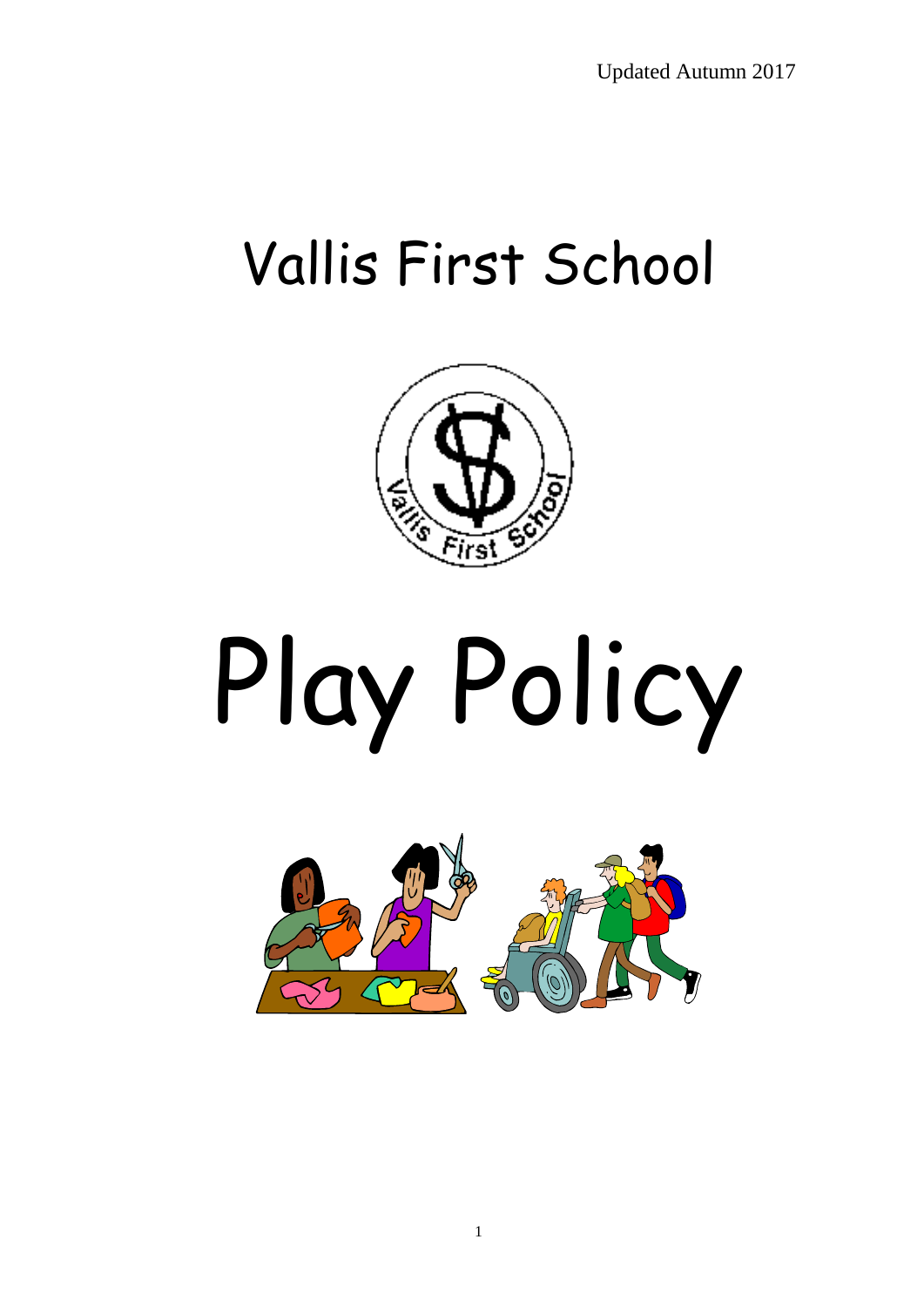### **VALLIS FIRST SCHOOL PLAY POLICY**

#### **Aims**

#### **At Vallis First School we strive to:**

- $\cdot$  inspire children in their learning through making it fun and relevant
- $\cdot$  meet the needs of families and involve them in their children's learning
- $\cdot$  value children as individuals but encourage them to recognise the needs of others
- $\cdot$  help children to feel safe and to be happy and healthy
- give children access the skills they need to enjoy life and achieve personal fulfilment
- $\cdot$  involve children with the wider community

#### **Rationale**

#### **At Vallis First School we believe that:**

Play is at the heart of childhood.

Play is a central part of the learning process.

Play teaches children and young people many life skills that can not be taught, such as risk taking, social skills, motor skills, building friendships and learning about boundaries.

Play is satisfying to the child and freely chosen by the child. It may be serious or it may be light hearted. It may produce something or it may be done simply for its own sake.

A healthy and safe school will be one where we see children outdoors happily playing alongside members of the school community.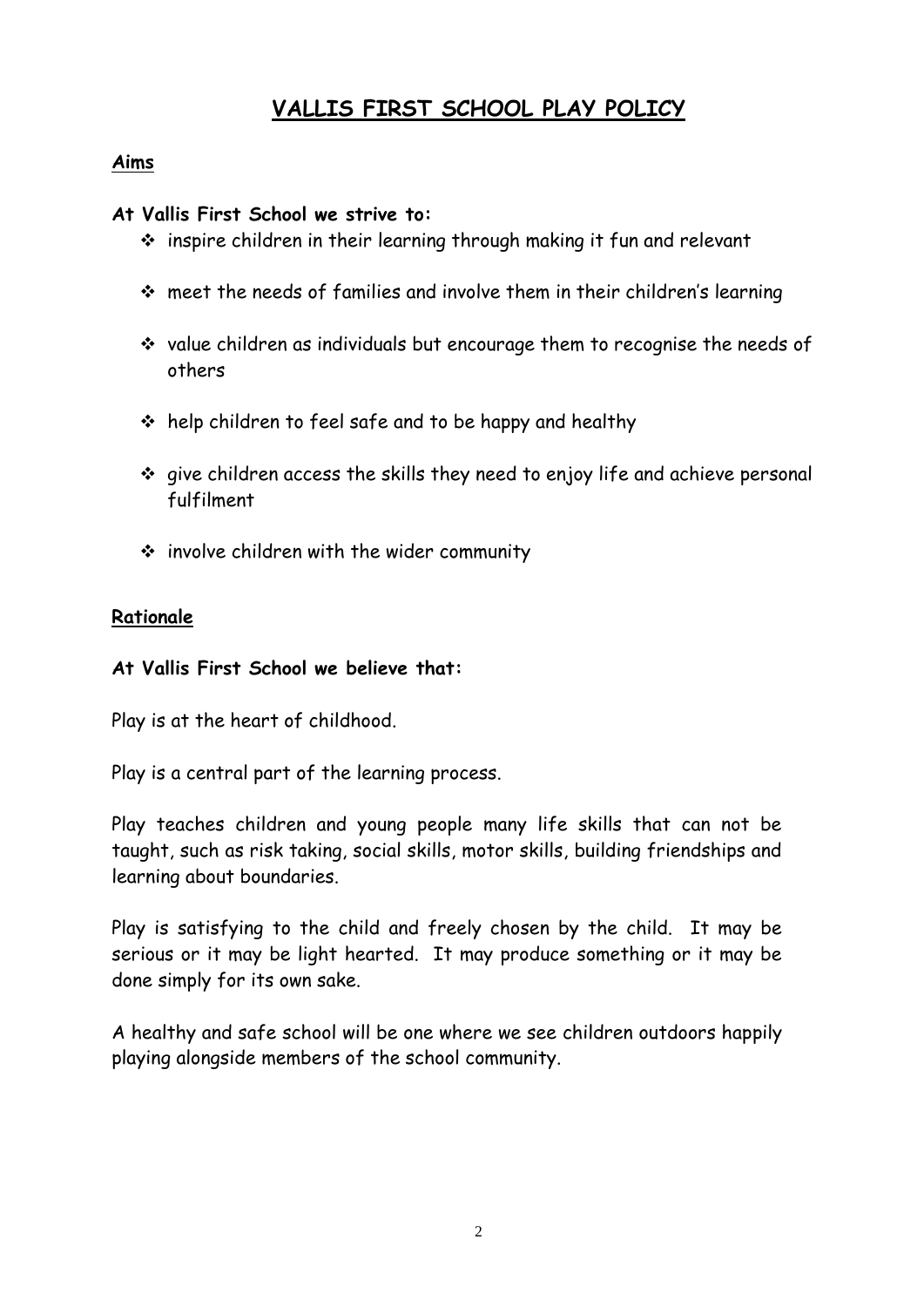#### **At Vallis First School we aim to promote play by:**

- **Improving Access and the School Environment:** Ensuring that all children have access to rich, inclusive, stimulating and challenging play environments.
- **Involving Children and Parents/Carers:** Working in partnership with children and parents/carers to listen to their views, respond to their needs and to include them in the delivery and evaluation of play opportunities.
- **Including Risk:** Accepting that children have an innate desire to seek out opportunities to take risks as part of growing up. We will respond positively to this by extending the range of environments and opportunities available for children's free play while continuing to have due regard for their well being.
- **Inclusive Play:** Recognising that all children have a right to play. At Vallis First School we will work closely with all children and parents/carers to always consider what steps can be taken to make play provision as inclusive of all children in the school as possible.
- **Promoting the Value of Play:** Seeking to promote the value of free, imaginative, creative play and an understanding of why this is important and how it supports children's development to all of the school's stakeholders.
- **Planning & Championing Play:** Play will be included as a central component of all planning related documents produced by the school. Identifying a senior member of the school who will take a particular interest in play.
- **Providing Support and Building Capacity:** Continually look for ways of supporting staff through better training and increasing the status of play work within the school.

#### **Play in the School Curriculum**

At Vallis First School we use the vehicle of play to provide many opportunities to bring about effective teaching and learning.